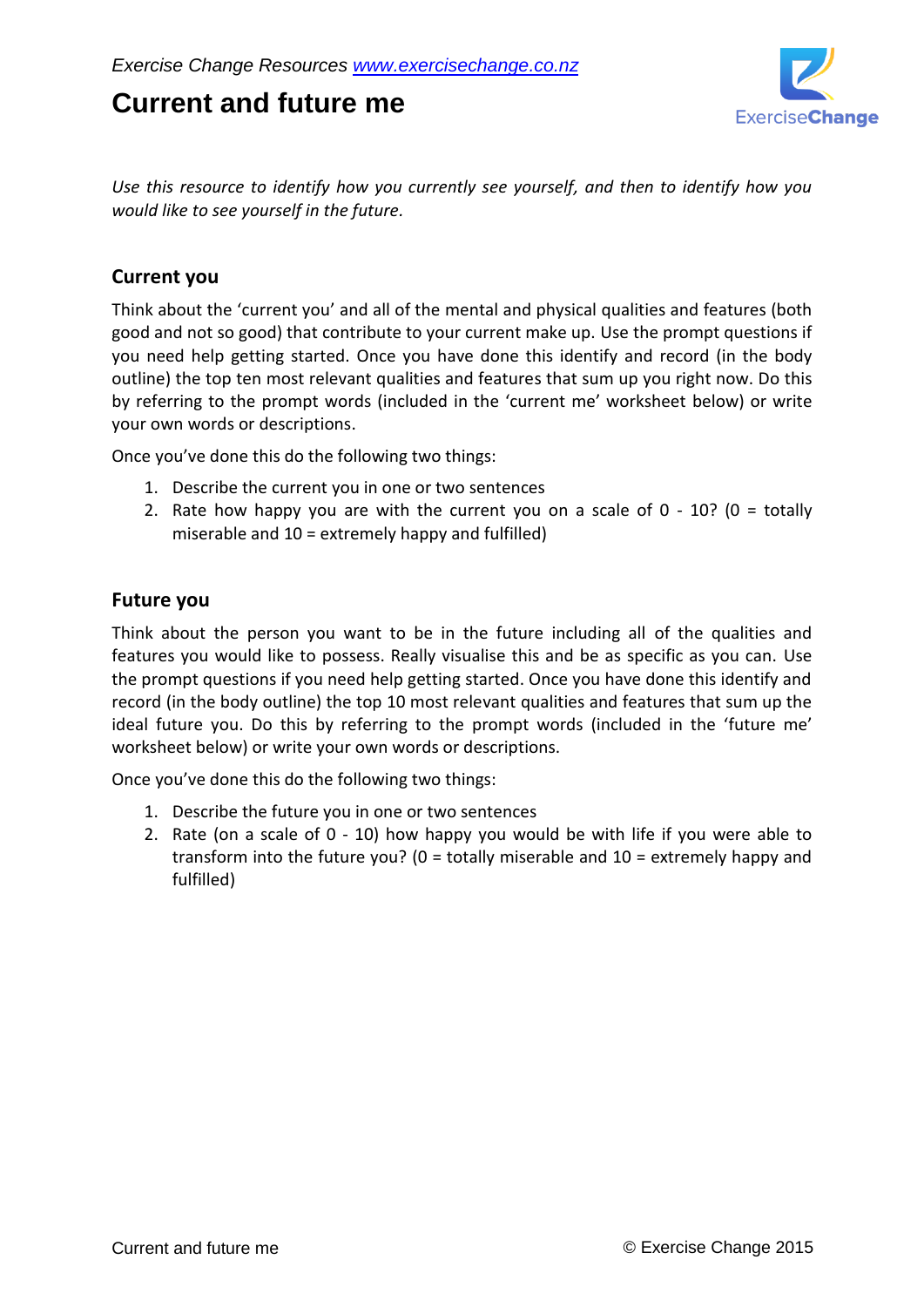# **The 'Current me'**

Think about the 'current you' and all of the mental and physical qualities and features (both good and not so good) that contribute to your current make up.

If you need help getting started consider the following questions:

- *What are the things I like/dislike about my life?*
- *What are the physical qualities/features that I like/dislike about myself?*
- *What are the mental qualities/features that I like/dislike about myself?*



**How would you describe the current you in one or two sentences?**

**On a scale of 0-10 how happy are you with the 'current you'? \_\_ /10**